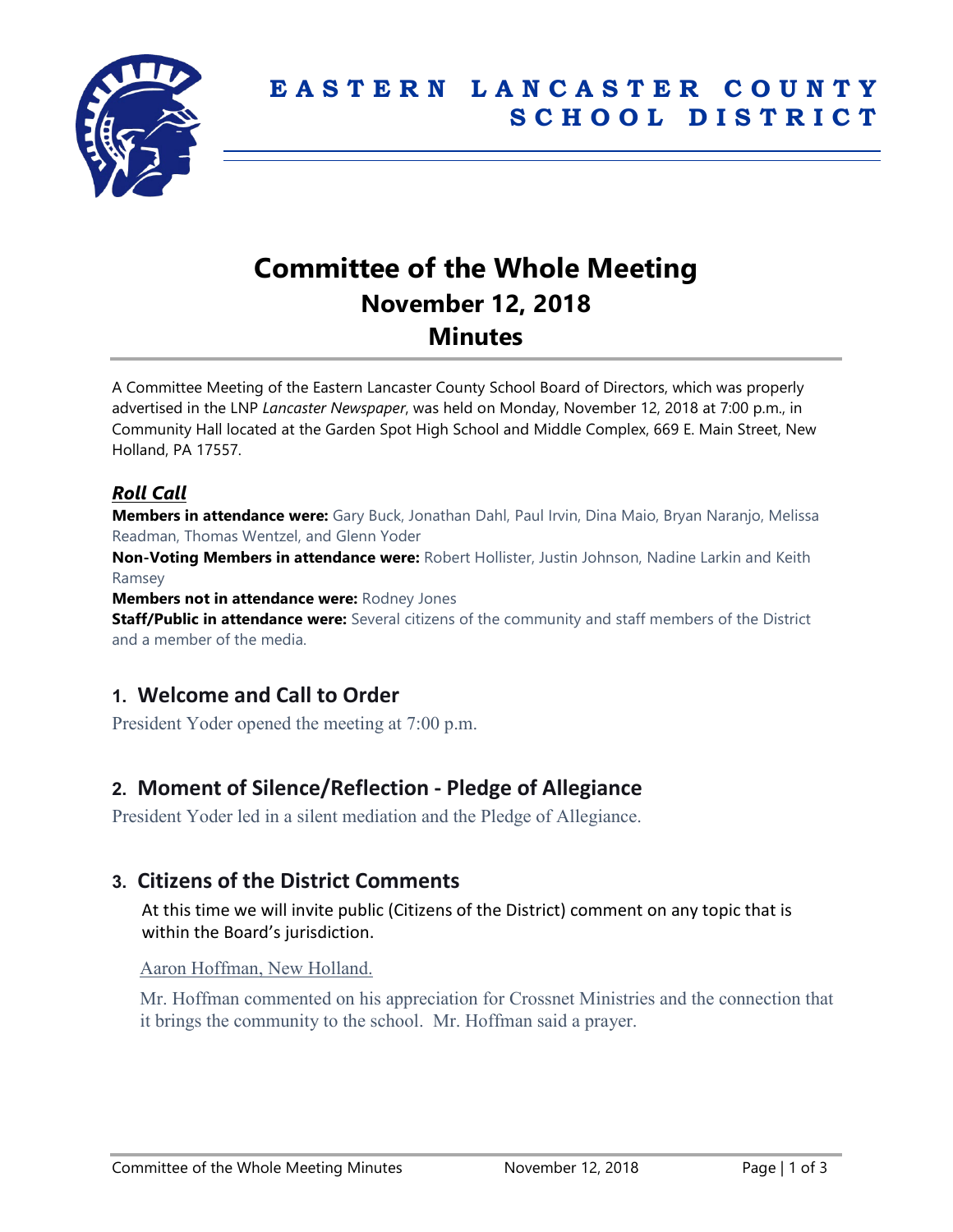Karen Hechler, Brecknock Township

Mrs. Hechler presented several comments on the Eastern Lancaster County School District Comprehensive plan, Action Item 7a.

# **4. Special Presentation - Ms. Barb Roda, Community Liaison, Lancaster Newspaper - Democracy Day Follow-up**

Dr. Hollister presented Ms. Barb Roda, Community Liason of Lancaster Newspaper who presented comments on the Democracy Day event hosted by Eastern Lancaster County School District on October 29<sup>th</sup>. Ms. Roda thanked the Board for allowing the School District to host the event.

# **5. Approve Personnel Report**

Mr. Wentzel made a motion to approve the personnel report. It was seconded by Mr. Irvin. **The motion was approved. (8-0; 1 absent)**

# **6. Property and Services**

#### **a. Information Item - Develop 2019-20 Budget with Proposed Tax Increase not to exceed 2.3% Index**

Mr. Ramsey informed the Board that he was recommending that the District not apply for the usual exceptions when developing the upcoming 2019-2020 budget. He recommended that the Board proceed the with the adoption of a resolution stating that the tax increase would not exceed 2.3% Index.

# **7. Program**

### **a. Action Item - Approval of Eastern Lancaster County School District Comprehensive Plan 7/1/2019 - 6/30/2022.**

Dr. Nadine Larkin requested the Board to approve the Eastern Lancaster County School District Comprehensive Plan. She noted that the plan would then be submitted to the state for final approval.

#### **b. Action Item - Approval of Contract with John's Driving School to provide Behind-the-Wheel instruction for students at Eastern Lancaster County SD.**

Dr. Nadine Larkin requested the Board to approve the contract with John's Driving School to provide Behind-the-Wheel instruction for students at Eastern Lancaster County School District. She indicated that this was a 5-year contract to replace the services of Connie Saylor, who is retiring in December.